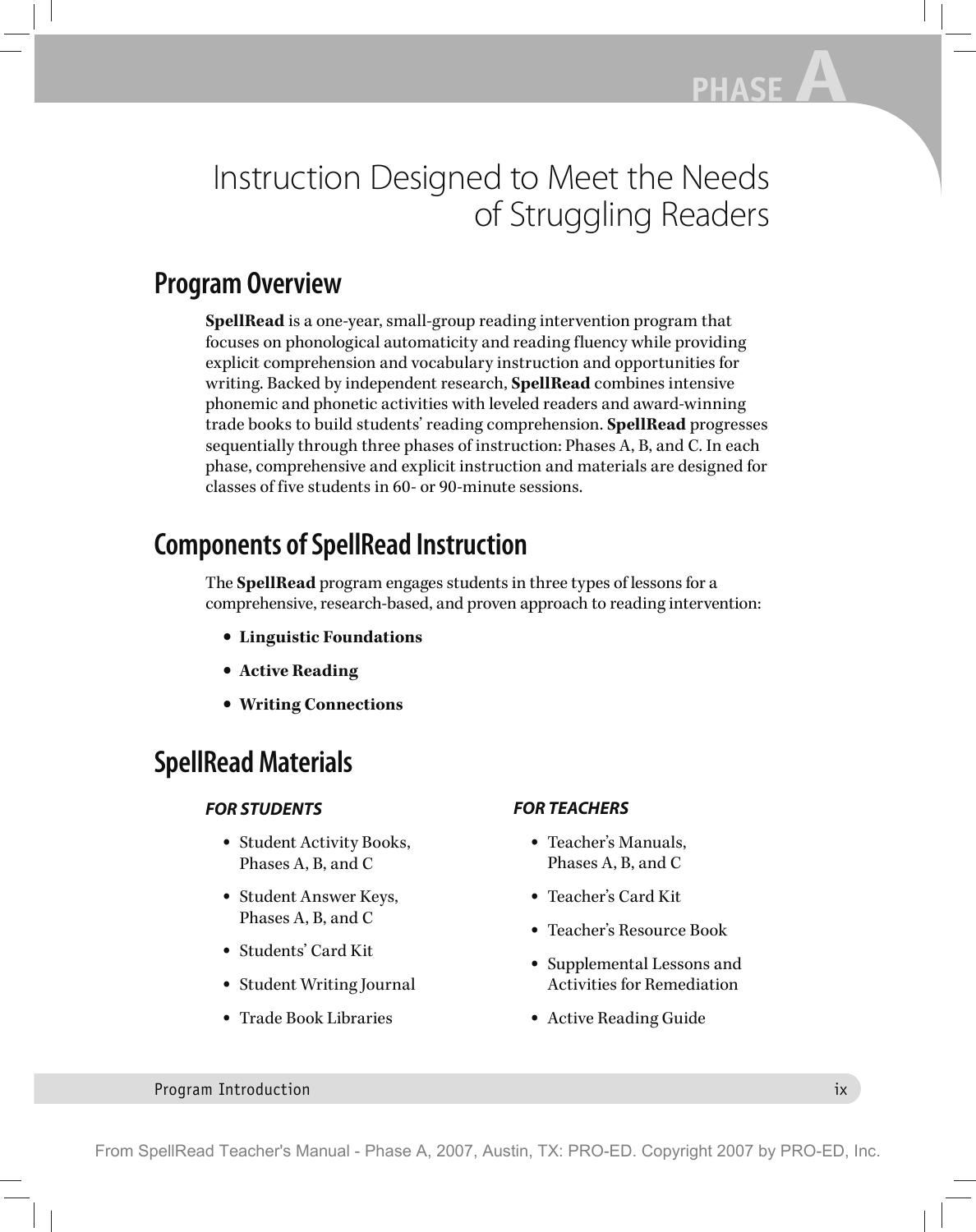# How Does SpellRead Work?

x SpellRead — Phase A — Teacher's Manual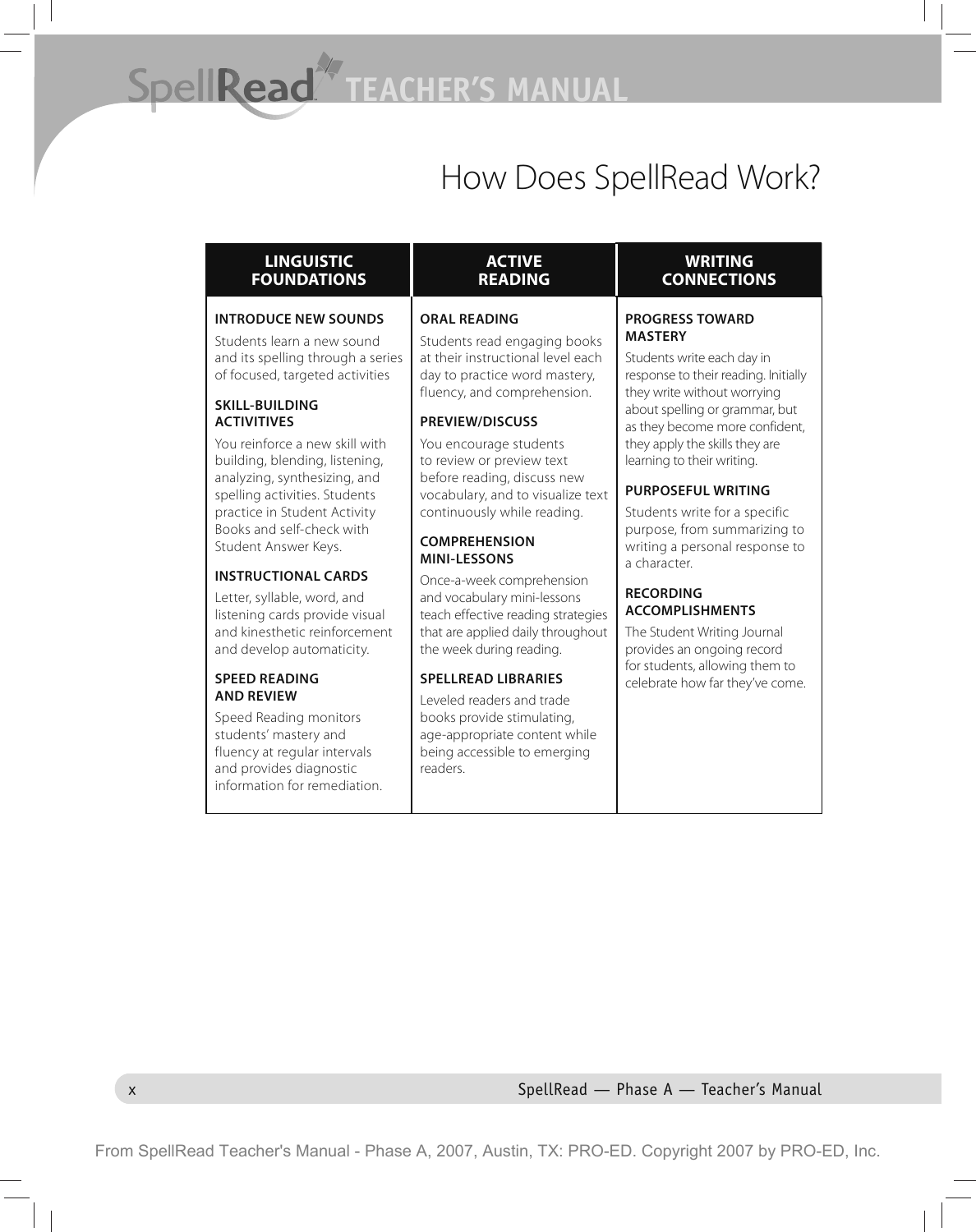## **Linguistic Foundations**

Linguistic Foundations is the solid base that builds students' reading proficiency. It provides 35 minutes of focused phonemic/phonetic lessons within a 60-minute instructional session (55 minutes within a 90-minute instructional session). Instructional cards provide kinesthetic, auditory, and visual reinforcement, with activities that include listening, building, blending, synthesizing, and analyzing.

### *Phonemic Activities*

Linguistic Foundations uses a variety of phonemic activities in a consistent, predictable approach.

- **Build:** Students identify the individual sounds in a spoken syllable, then use consonant and vowel cards to reconstruct the syllable.
- **Listen:** Students identify the initial, medial, or final position of the sound in a spoken syllable.
- **Analyze:** Students hear a word or syllable and orally separate the individual sounds.
- **Blend:** Students hear sounds and orally combine two or more sounds to form a word or syllable.
- **Synthesize:** Students blend single sounds orally to form a syllable or a word.
- **Spell:** Students recall the written form of a sound (sound/symbol correspondence) to spell words or syllables.
- **Visualize:** Students strengthen the auditory/visual link by recalling visual images—for example, through memory games.

Practice is embedded throughout, continually reinforcing skills mastery.

## **Active Reading**

During the 19 minutes devoted to Active Reading in a 60-minute instructional session (27 minutes in a 90-minute session), students take turns reading aloud as the others silently follow along in their books. Students read a varied selection of trade books and leveled readers provided with the **SpellRead** program.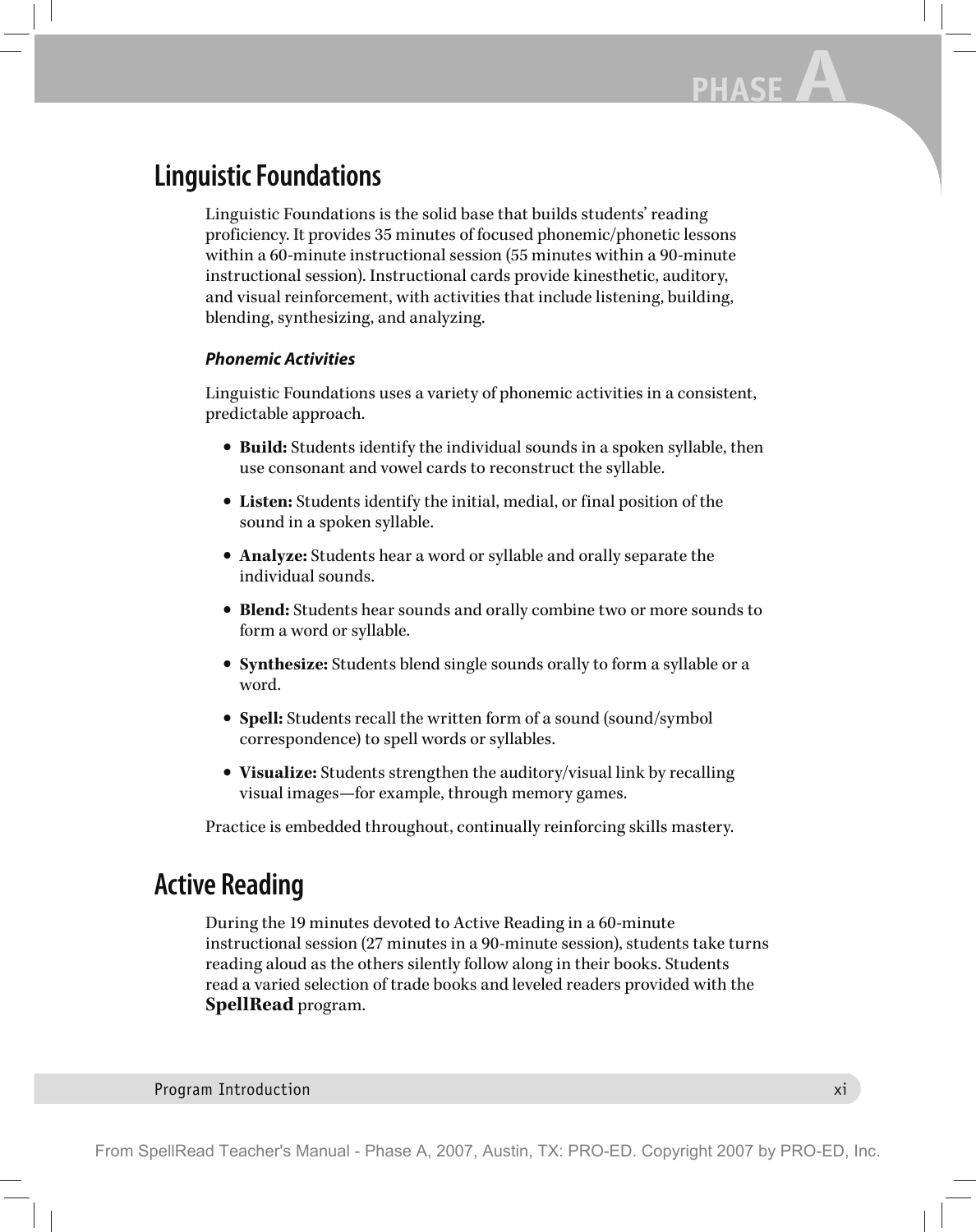Active Reading is an opportunity for students to apply and transfer the skills they develop and master during Linguistic Foundations as they become engaged with print. Active Reading is a critical component of the **SpellRead** program, building the following competencies and skills:

- **Oral Reading:** On a daily basis, you and the students take turns reading orally from a carefully chosen trade book. As each student reads, others in the group silently follow along with the text.
- **Comprehension and Vocabulary Strategies:** A weekly mini-lesson on a specific comprehension strategy, such as "Connecting to Personal Experience," provides ways to help students learn and apply strategies to their reading during the week, building their reading independence. New vocabulary is introduced and discussed, allowing students to focus on comprehending and engaging with text.
- **Fluency Modeling:** For students who need extra coaching in fluency, you model phrasing, fluency, and pace by reading a passage from the book. You point out the punctuation signals that help a reader know when to pause, stop, or add emphasis.

## **Writing Connections**

Following Active Reading, students write for six minutes in a 60-minute instructional session (up to eight minutes in a 90-minute session) about the books they have just read. Writing Connections is a key component of **SpellRead** instruction, building and reinforcing the skills mastery that students are achieving, in these ways:

- **Skill Reinforcement:** Initially, students write freely without worrying about the conventions of writing, such as spelling, punctuation, and grammar. As they gain confidence, they will become more aware of writing conventions and apply them in their writing.
- **Comprehension and Vocabulary Building:** Students organize their thoughts to recall story events, incorporating four of the critical comprehension components: retrieving facts, summarizing, sequencing, and determining the main idea. As students become more adept at this activity, they incorporate other strategies, such as making inferences and using critical judgment.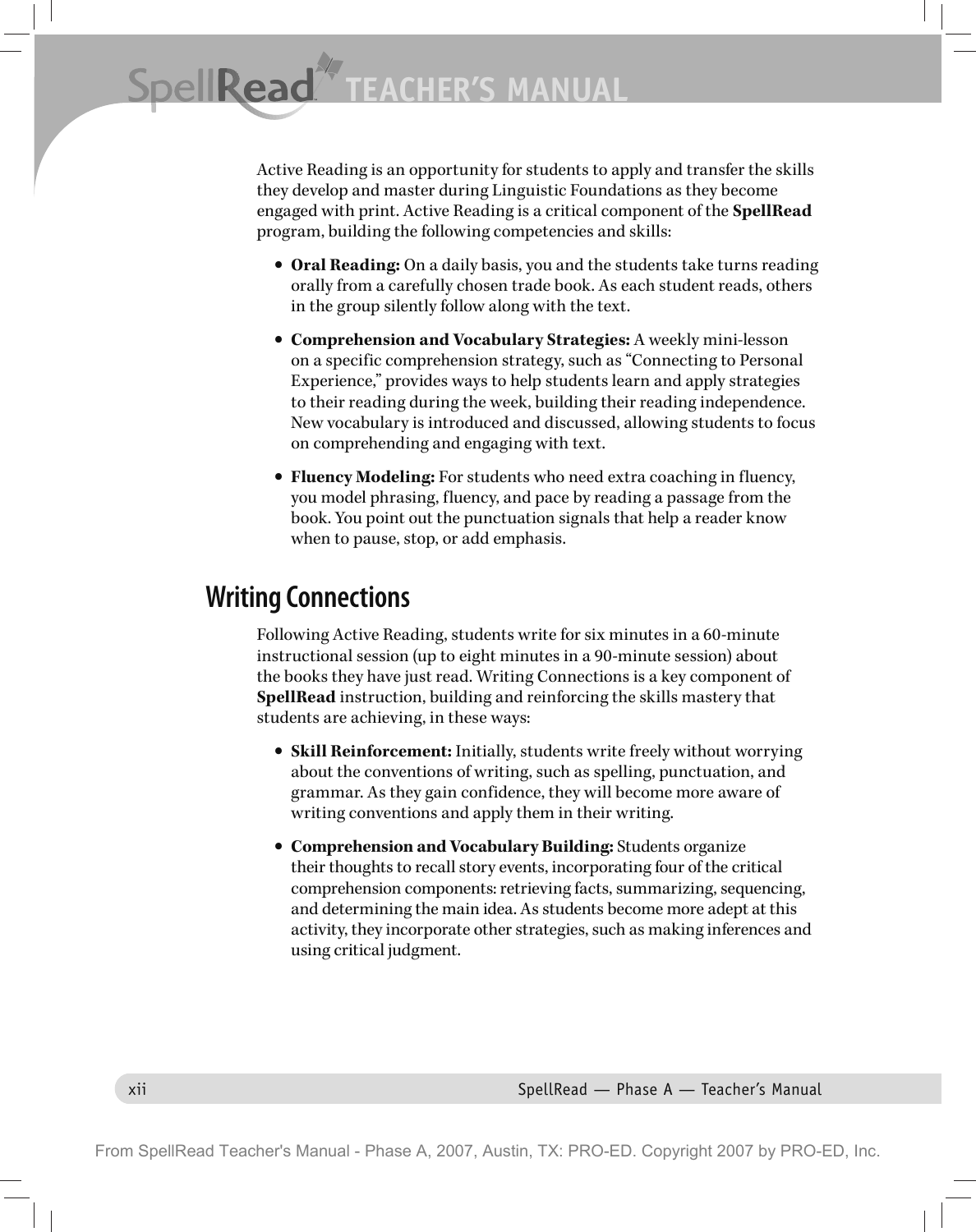# Program Materials

## **Teacher's Manuals**

Linguistic Foundations instruction is delivered primarily through the *Teacher's Manual*, which forms the core of the **SpellRead** materials. This manual contains focused, step-by-step instructions and detailed activities for each of the 50 lessons in Phase A, 30 lessons in Phase B, and 25 lessons in Phase C. Planning and organizational aids include lists of required materials for every lesson; helpful visuals and graphics showing how all the materials are integrated into the program; word lists, syllable lists, and spelling lists located at point-of-use in every lesson; and expected student responses for every teacher prompt.

### *Phase A*

- 44 phonemes—26 consonants, 18 vowels, 1-syllable words
- 50 lessons

### *Phase B*

- Consonant blends, secondary vowels, 2-syllable words
- 30 lessons

### *Phase C*

- Clusters, verb endings, multi-syllable words
- 25 lessons

### *Regional Variations*

In the *Teacher's Manual*, you will find phoneme pronunciations common to many regions in North America. If a specific sound is pronounced differently in your region, adjust your instruction to reflect your local preference and use the pronunciation that will be most familiar to your students. See two examples of lessons with regional pronunciation variations on the next page.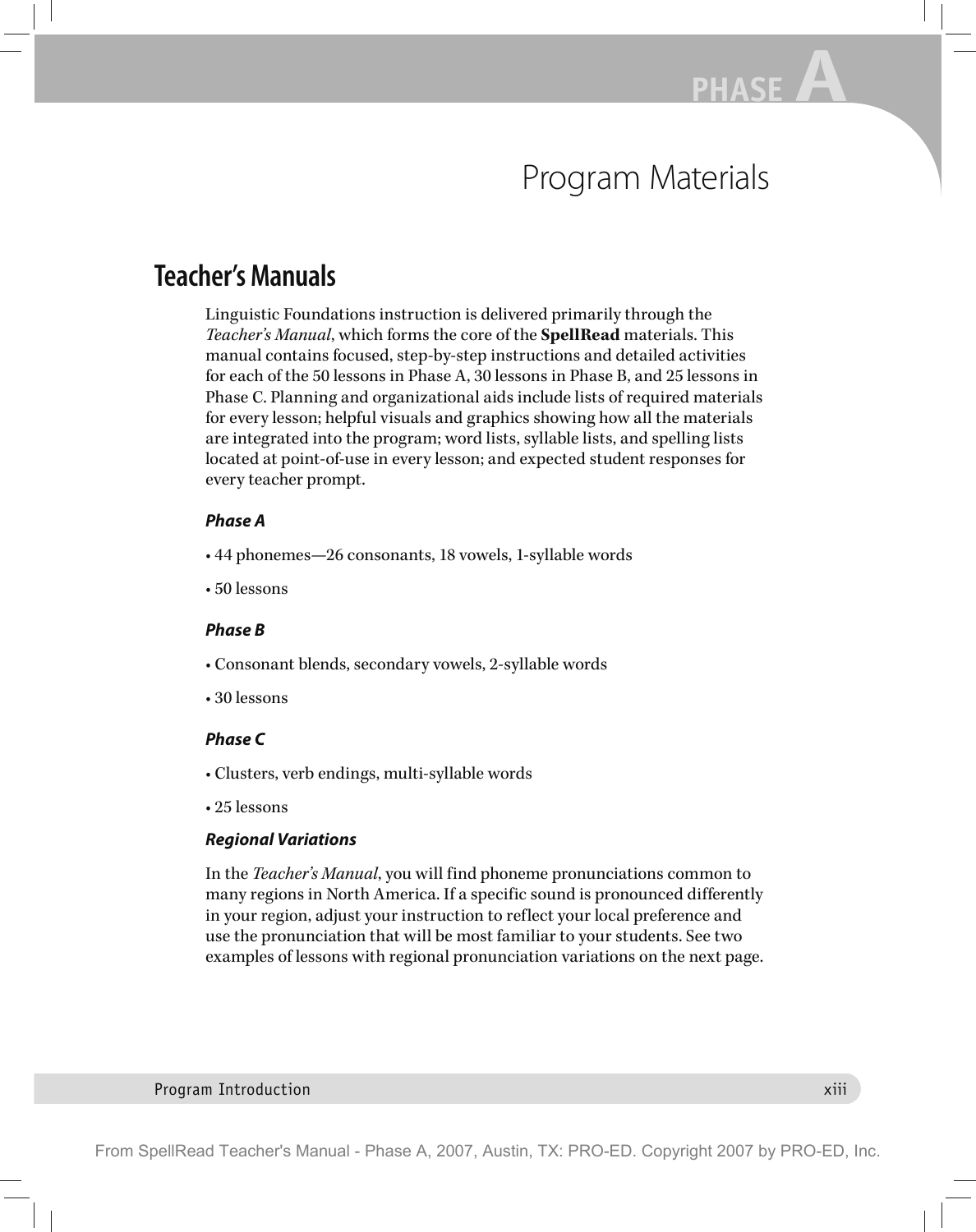Lesson 20.1: The "wh" spelling for the sound /w/ is introduced and presented as the same sound as /w/ spelled "w." In some regions, the "wh" in "where" is pronounced /hw/ instead of /w/. If students are accustomed to pronouncing the spelling "wh" as /hw/, a sound that is distinct from /w/, then reinforce that pronunciation.

Lesson 21.1: The "o" spelling in "hot" is introduced as another spelling for the /aw/ sound spelled "aw." In **SpellRead**, students learn that the /\_o\_/ and /aw/ sounds are pronounced the same way. Depending on your geographic region, however, you and your students may pronounce  $\sqrt{\frac{6}{2}}$  and /aw/ words differently.

### *Adaptations*

The **SpellRead** program provides suggestions for adapting instruction for individual needs in Adaptation boxes, which appear beside each lesson at point of use. Suggestions vary, and may include repeating an earlier listening activity before asking students to do a spelling exercise. Frequently, the adaptation suggests additional practice with a Spell-a-Vowel activity. Spelling Lists for Spell-a-Vowel activities and blank Spell-a-Vowel answer sheets are included in the *Teacher's Resource Book*, and answer keys for Spell-a-Vowel activities are in the *Student Answer Key* for Phase A.

### *Speed Reading and Review*

Speed Reading is an essential tool that has been built into **SpellRead** to check students' progress in gaining automaticity with the skills they've learned and practiced. Speed Reading also helps you target students' trouble spots and focus your review sessions to address students' needs. In Phase A, you will time students on nine packs of Speed Reading Cards and record their progress.

xiv SpellRead — Phase A — Teacher's Manual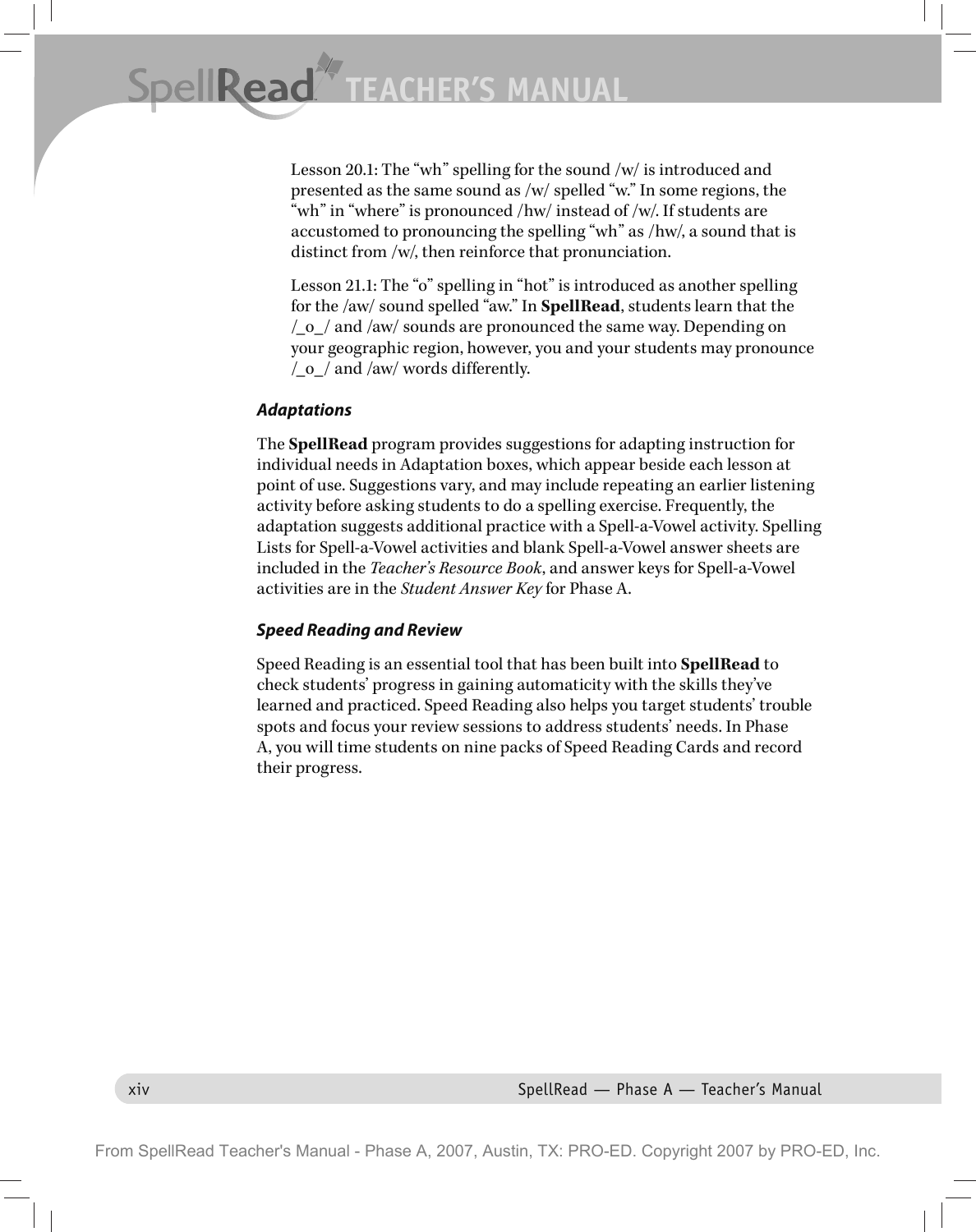# Phase A: Primary Vowel and Consonant Spellings Introduced

| <b>Lesson</b> | <b>Primary Vowel</b><br><b>Spellings</b> | <b>Primary</b><br><b>Consonant</b><br><b>Spellings</b> | <b>Lesson</b> | <b>Primary Vowel</b><br><b>Spellings</b> | <b>Primary</b><br><b>Consonant</b><br><b>Spellings</b> |
|---------------|------------------------------------------|--------------------------------------------------------|---------------|------------------------------------------|--------------------------------------------------------|
| A 1           | oo, ee                                   | m, s, f                                                | A 26          |                                          | r                                                      |
| A 3           | aw                                       |                                                        | A 27          | $-$                                      |                                                        |
| A4            |                                          | sh                                                     | A 29          |                                          | $\mathbb Z$                                            |
| A 5           | oy                                       |                                                        | A 30          |                                          | th as in                                               |
| A 6           | $a_e$                                    |                                                        |               |                                          | "this"                                                 |
| A 7           |                                          | th as in                                               | A 31          | $i_e$                                    |                                                        |
| A 11          |                                          | "thin"<br>p, t, k                                      | A 32          |                                          | y as in<br>"your"                                      |
| A 12          |                                          | $\mathsf{n}$                                           | A 33          | ar                                       |                                                        |
| A 13          |                                          | ch                                                     | A 34          | $\_i\_$                                  |                                                        |
| A 14          |                                          | $\mathbf b$                                            | A 36          | $_e$ <sup><math>_e</math></sup>          |                                                        |
| A 15          |                                          | $\mathsf{d}$                                           | A 37          |                                          | qu                                                     |
| A 16          |                                          | g as in<br>"get"                                       | A 38          |                                          | ng                                                     |
| A 17          | $\overline{a}$                           | c, ck                                                  | A 39          |                                          | $\boldsymbol{\mathsf{X}}$                              |
| A 18          |                                          | j as in<br>"jam"                                       | A 40          |                                          | c as in<br>"city"                                      |
| A 19          |                                          |                                                        | A 43          | $u_e$                                    |                                                        |
| A 20          |                                          | w, wh                                                  | A 44          | oo as in<br>"look"                       | g as in<br>"gym"                                       |
| A 21          | $\overline{\phantom{a}}^{\,\mathsf{o}}$  | tch                                                    |               |                                          |                                                        |
| A 22          |                                          | $\mathsf{h}$                                           | A 45          | er, ir, ur                               |                                                        |
| A 23          | $o_e$                                    |                                                        | A 46          | $\mathbf{o}$                             |                                                        |
| A 24          |                                          | $\mathbf v$                                            | A 48          |                                          | ph, kn,<br>wr, mb                                      |
| A 25          | ow as in<br>"how"                        |                                                        | A 49          |                                          | ge, dge                                                |

### Program Introduction **xv** xv

From SpellRead Teacher's Manual - Phase A, 2007, Austin, TX: PRO-ED. Copyright 2007 by PRO-ED, Inc.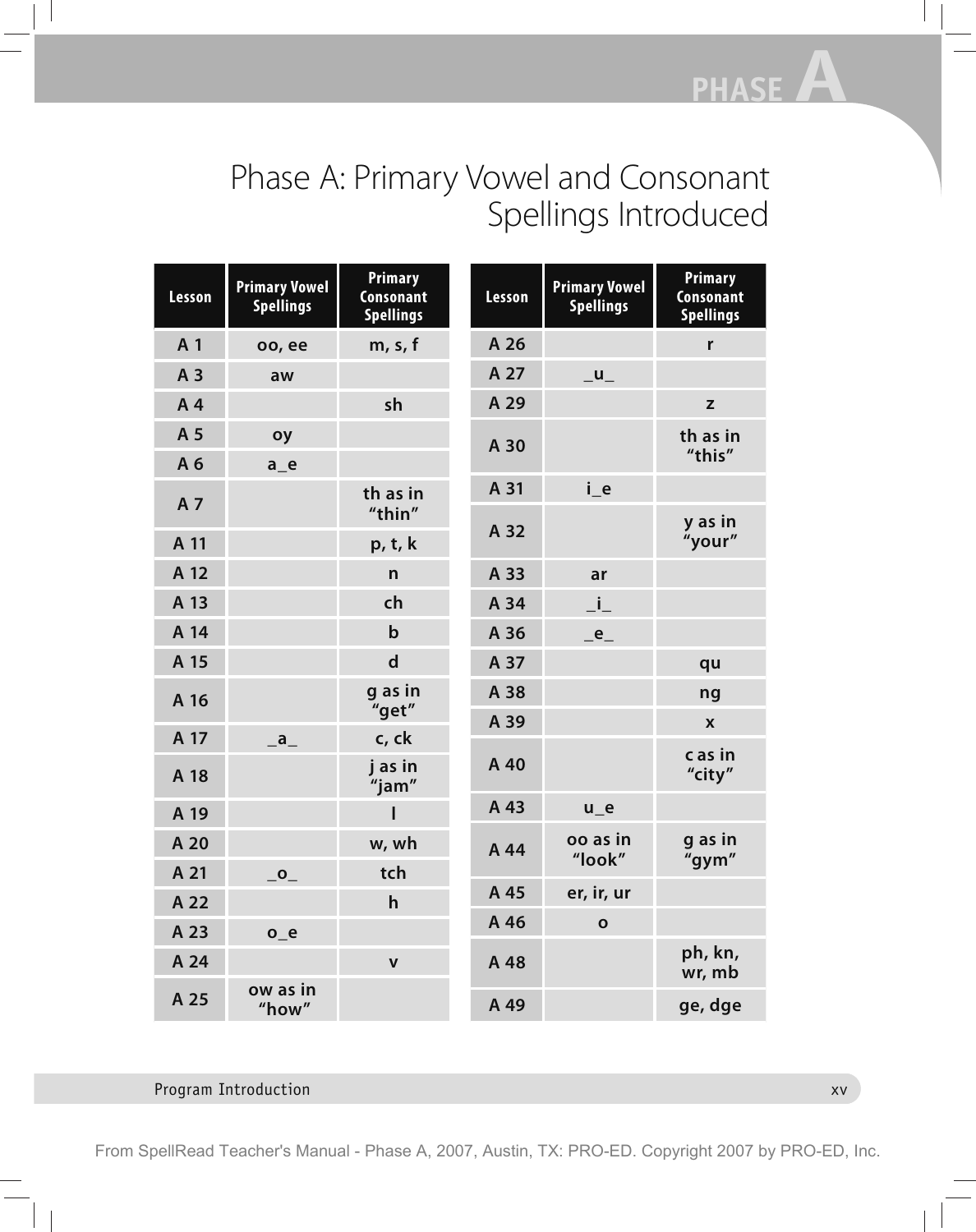## **Student Activity Book and Student Answer Key**

The *Student Activity Book* and corresponding *Student Answer Key* provide hands-on auditory, visual, and kinesthetic reinforcement of the skills students are learning. Writing the spellings of sounds, syllables, and words helps students bridge auditory and visual skills in order to become proficient in reading, spelling, and writing. Self-checking using the answer keys helps students reinforce the skills they have learned and helps them feel ownership of their success.

### *Student Activity Book*

For most lessons, you will follow up your instruction by directing students to the *Student Activity Book* in which a writing activity reinforces the sounds you've taught. The Materials Needed box at the beginning of every lesson lists the *Student Activity Book* pages that will be used for each lesson. The *Teacher's Manual* lesson numbers match the activity numbers in the *Student Activity Book*.

In many activities, students spell a sound, a syllable, or a word containing the sounds. In others, they may scan a syllable chart to exercise their visualization skills and locate the syllables that contain the sounds they are mastering. With your guidance, students complete the activity in the *Student Activity Book* that corresponds to the lesson you are teaching.

#### *Student Answer Key*

After students complete an activity in the *Student Activity Book*, explain and model for them how to check their own answers. Have students find the answer key page that matches the activity, place it beside the activity book page, and line up the numbered items. Then have them use one finger on each hand to point to and check each answer they wrote against the correct answer (one hand pointing to the answer they wrote in their activity books, the other pointing to the corresponding answer key). This self-checking process provides yet another way for students to reinforce the sound-spelling connections.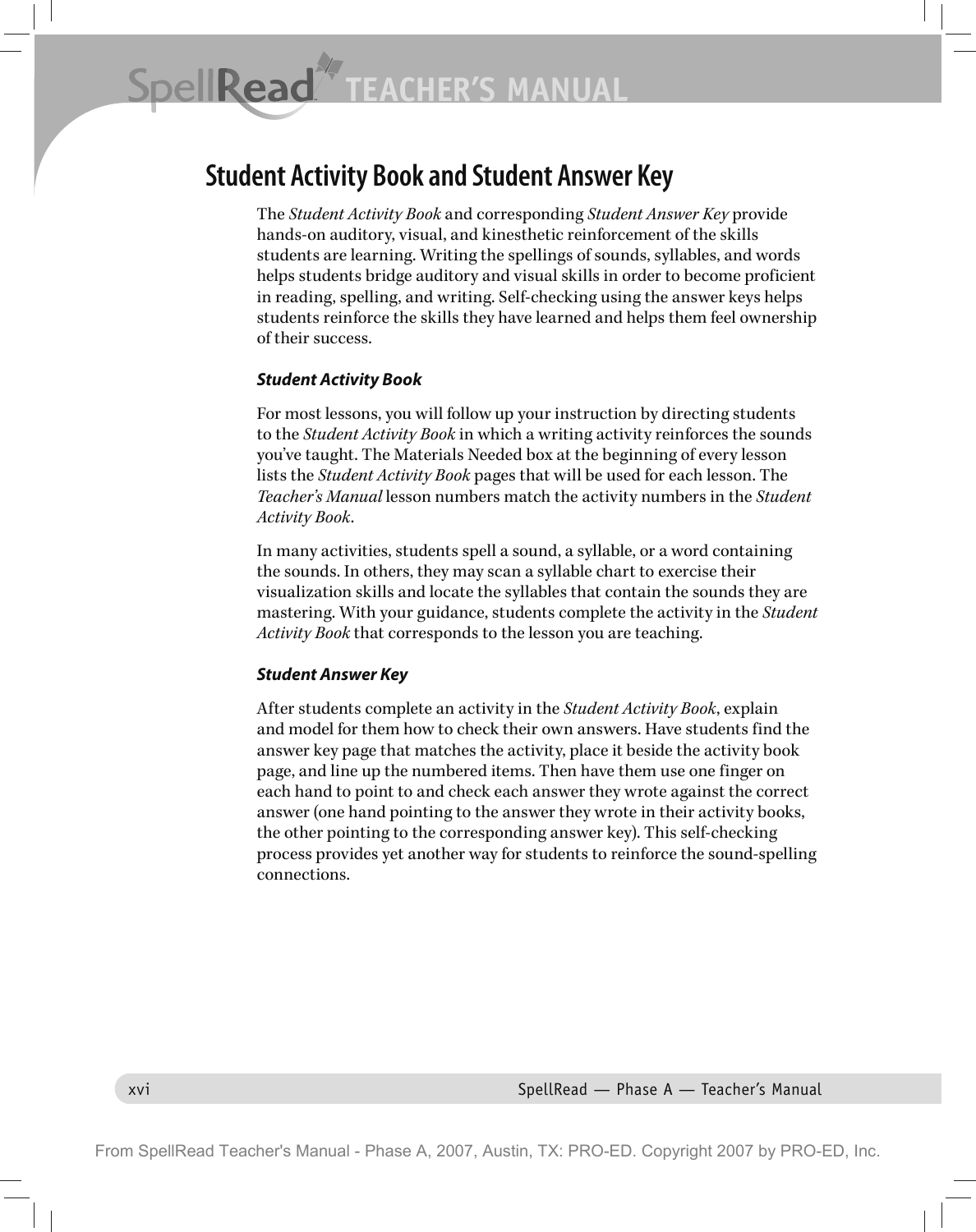### *Phase A Student Answer Key*

The *Student Answer Key* is organized into three sections. The first section provides answers to the activities students complete in the instructional sessions for Lessons 1–50. The next two sections, "Spell-a-Vowel Answer Keys for CV/VC Spelling Lists" and "Spell-a-Vowel Answer Keys for CVC Spelling Lists," contain answers to Spell-a-Vowel activities that may be used for additional practice. These activities are explained below.

### *Using Spell-a-Vowel Answer Keys for Lesson Adaptations*

You will find Adaptations for specific lessons in the *Teacher's Manual*, with suggestions for additional listening and Spell-a-Vowel activities with the vowel sounds that might be difficult for them. In those instances, follow the procedures in Lesson 9 for CV/VC syllables and Lesson 13.3 C for CVC syllables. Use the Spelling List for the lesson in the *Teacher's Manual* or find it in the *Teacher's Resource Book*. Provide students with blank Spell-a-Vowel sheets, which you will find in the *Teacher's Resource Book*. When you do these additional activities, students will be able to check their answers with the Spell-a-Vowel Answer Keys in the *Student Answer Key*. Section 2 of the Student Answer Key provides correct answers for additional listening and spell-a-vowel activities with CV/VC syllables. Section 3 of the *Student Answer Key* provides correct answers for additional listening and Spell-a-Vowel activities with CVC syllables.

### *Using Spell-a-Vowel Answer Keys for Speed Reading Review*

When you begin timing students for speed and accuracy on Speed Reading Cards in Lesson 10.3, you may diagnose trouble spots for which you want to provide review and remediation for your students. In these instances, use the Speed Reading Review Chart in the Review section in the *Teacher's Manual*, to find the specific vowel or vowels you want to review. The chart references the Spelling List that provides words and syllables containing those vowels. Find the appropriate Spelling List in the *Teacher's Resource Book* and use it to do additional activities. As with the Adaptations, provide students with blank answer sheets, which you can find in the *Teacher's Resource Book*. Then they will use the Spell-a-Vowel Answer Keys to check their answers.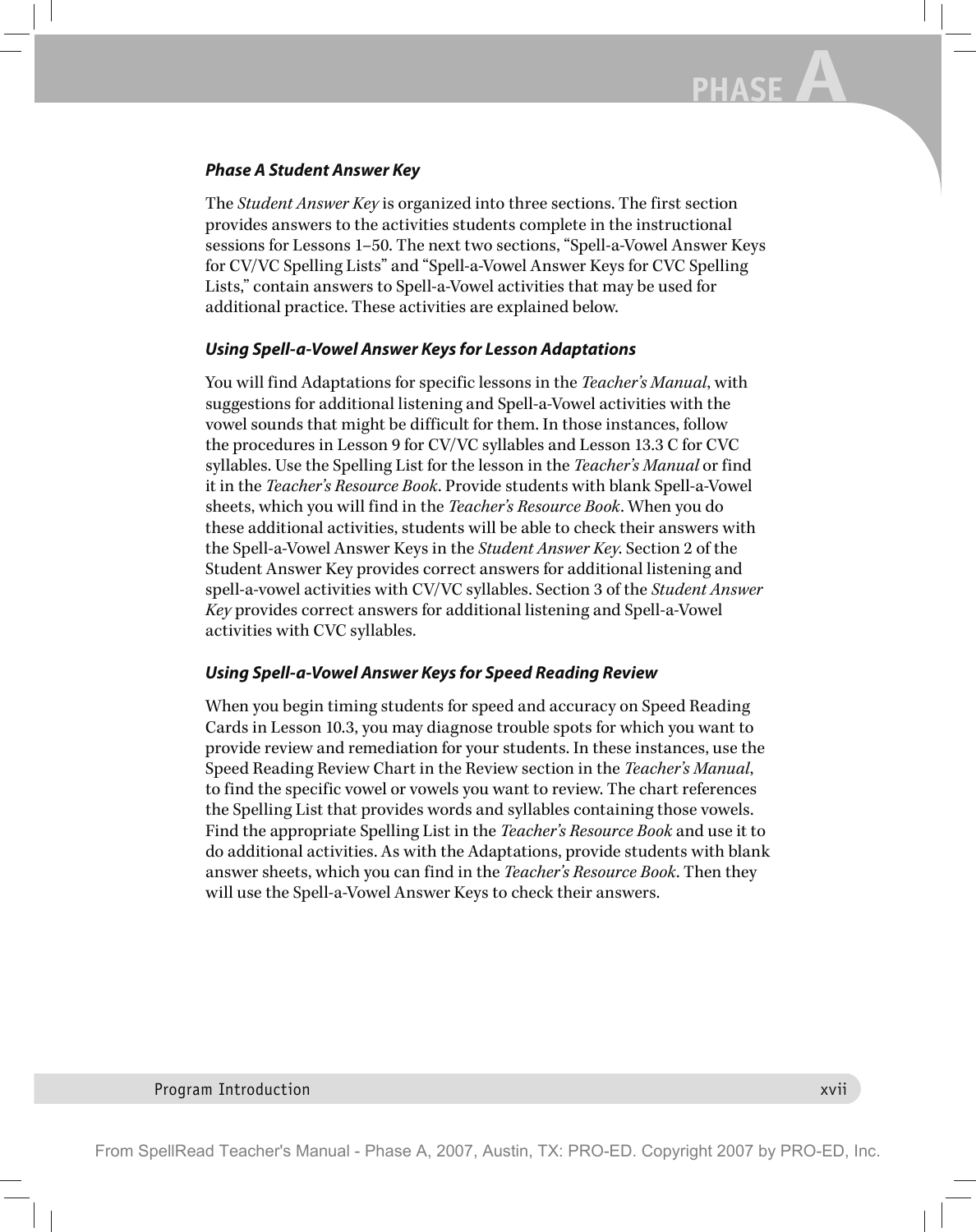SpellRead **CHER'S MANUAL** 

## **SpellRead Instructional Cards**

Instructional cards are a vital part of the **SpellRead** program, and they are used in virtually every lesson. Each card pack is color-coded. The cards are blue for Phase A, pink for Phase B, and green for Phase C, with the exception of Consonant Cards, Secondary Consonant Cards, and Consonant Blend Cards, which are colored yellow for contrast when they are used to build with vowels. Cards are named with the phase and number of the lesson in which they are first used, and they retain that name when they are used again in subsequent lessons throughout the program.

### *Students' Card Kit*

All the cards and card packs needed to implement a full year of instruction for five students are stored and organized in the Students' Card Kit. Students receive their own Consonant Cards, Secondary Consonant Cards, Vowel Cards, Secondary Vowel Cards, Consonant Blend Cards, Cluster Cards, and Speed Reading Cards. Student cards are organized by type and function, and then by order of use. Students receive cards as they are introduced in the lessons, and they gradually build their packs as new sounds are introduced until they have their own complete sets.

Each student receives

- 26 Consonant Cards
- 8 Secondary Consonant Cards
- 37 Consonant Blend Cards
- 16 Cluster Cards
- 18 Vowel Cards
- 19 Secondary Vowel Cards
- 9 Speed Reading Card packs

#### *Teacher's Card Kit*

This convenient kit stores and organizes the cards you use every day to enhance your **SpellRead** instruction and provide your students with the visual and tactile stimulation that leads them to phonemic mastery. The cards are arranged by phase, then by the type and function of each card or set of cards, and then within each type, by number and order of use.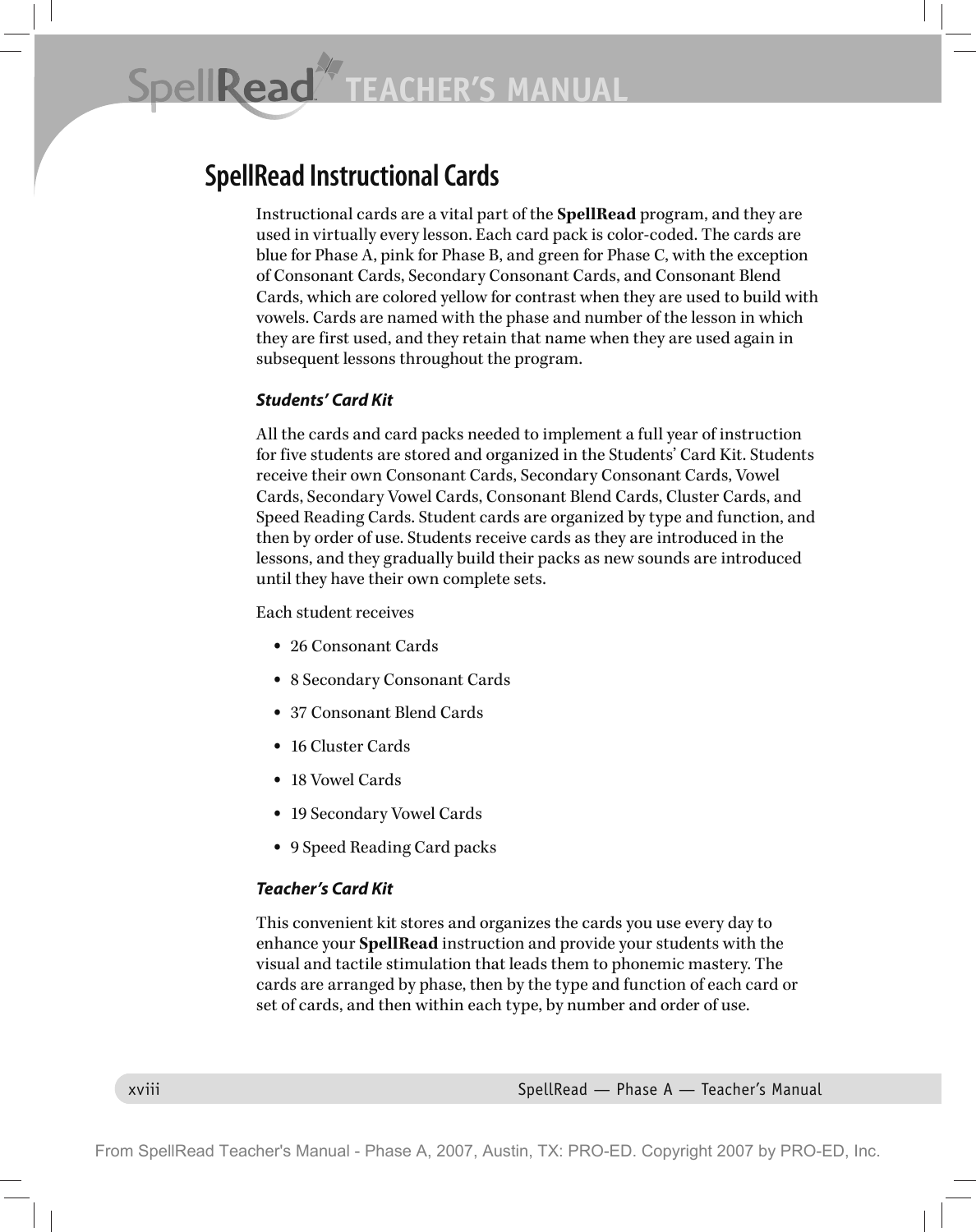Each teacher receives all the student cards, plus:

### *Phase A*

- Listening Cards
- Word Cards (1 set of 87)
- Game Cards (11 different sets)
- Workout Cards (9 different sets)

### *Phase B*

- Listening Cards (1-, 2-, and 3-syllable)
- Word Cards (1 set of 97)
- Game Cards (6 different sets)
- Workout Cards (3 different sets)
- Syllable Cards (3 different sets)

### *Phase C*

- Word Cards (1 set of 65)
- Game Cards (6 different sets)
- Workout Cards (9 different sets)
- Verb Cards (5 different sets)

## **Active Reading Guide**

Use the *Active Reading Guide* in the Active Reading and Writing Connections components of each day's lesson. This book provides instructions for guiding your students in building fluency and automaticity through oral reading. The *Active Reading Guide* also provides weekly comprehension and vocabulary mini-lessons writing prompts to aid your students as they write in response to their reading.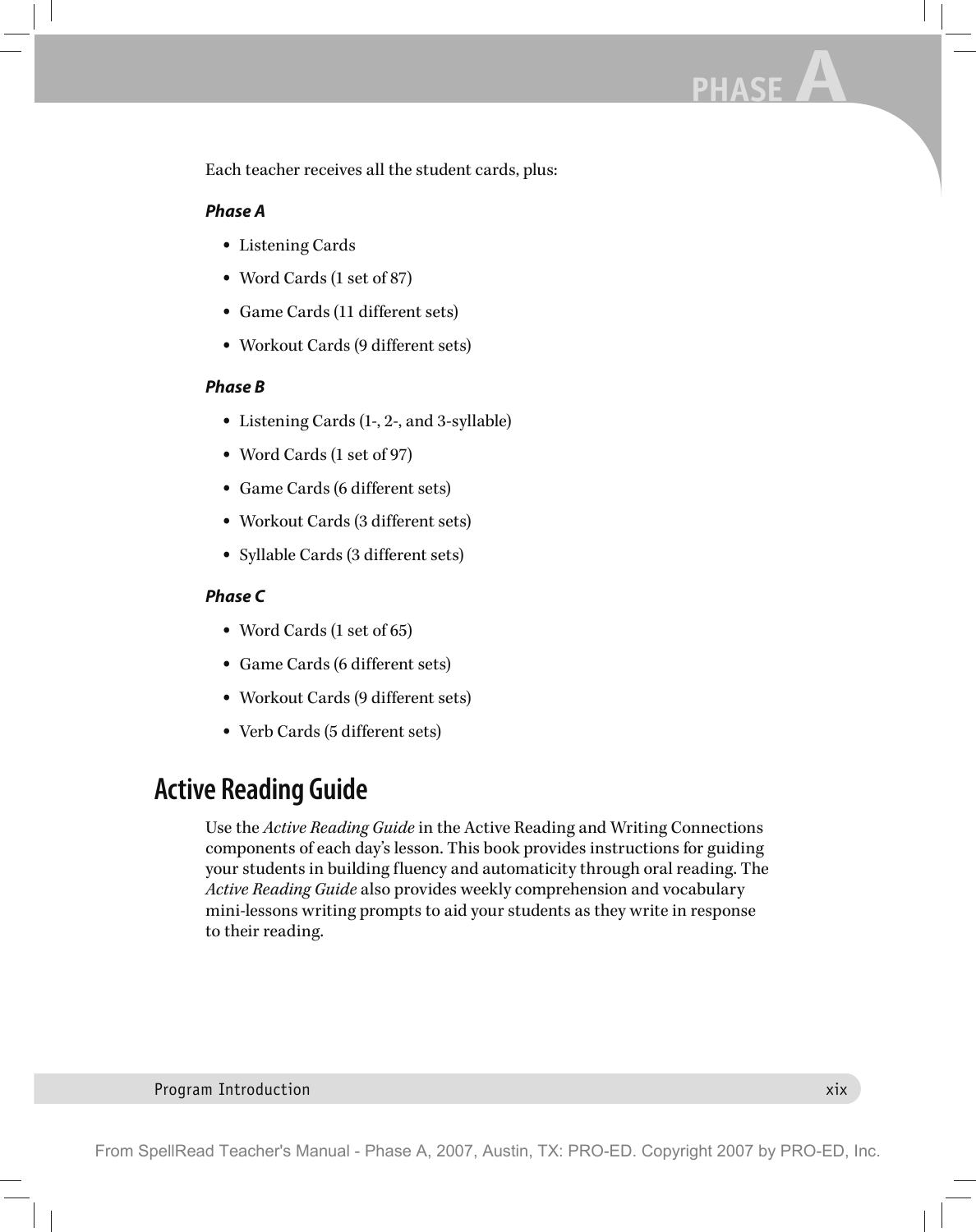SpellRead\* **CHER'S MANUAL** 

## **Student Writing Journal**

The *Student Writing Journal* is a personalized record of progress and achievement for each student. Students write daily in response to their reading, and their writing becomes visible evidence of their increased skill mastery. Trade books and leveled readers provide motivation and discussion opportunities.

#### *SpellRead Libraries*

- Engaging, leveled text
- High-interest content
- Variety of genres and characters
- Topics reflecting societal diversity
- Themes relevant to students' lives

## **Teacher's Resource Book**

You will find additional tools in the *Teacher's Resource Book* to help you prepare to teach the daily lessons.

- Section 1: Glossary, abbreviations, and symbols
- Section 2: Descriptions of phonemic activities and a Scope and Sequence of skills
- Section 3: Instructional Cards listings
- Section 4: Directions for games
- Section 5: Spelling lists
- Section 6: Reproducibles
- Section 7: Speed Reading and the Instructor Support System

xx SpellRead — Phase A — Teacher's Manual